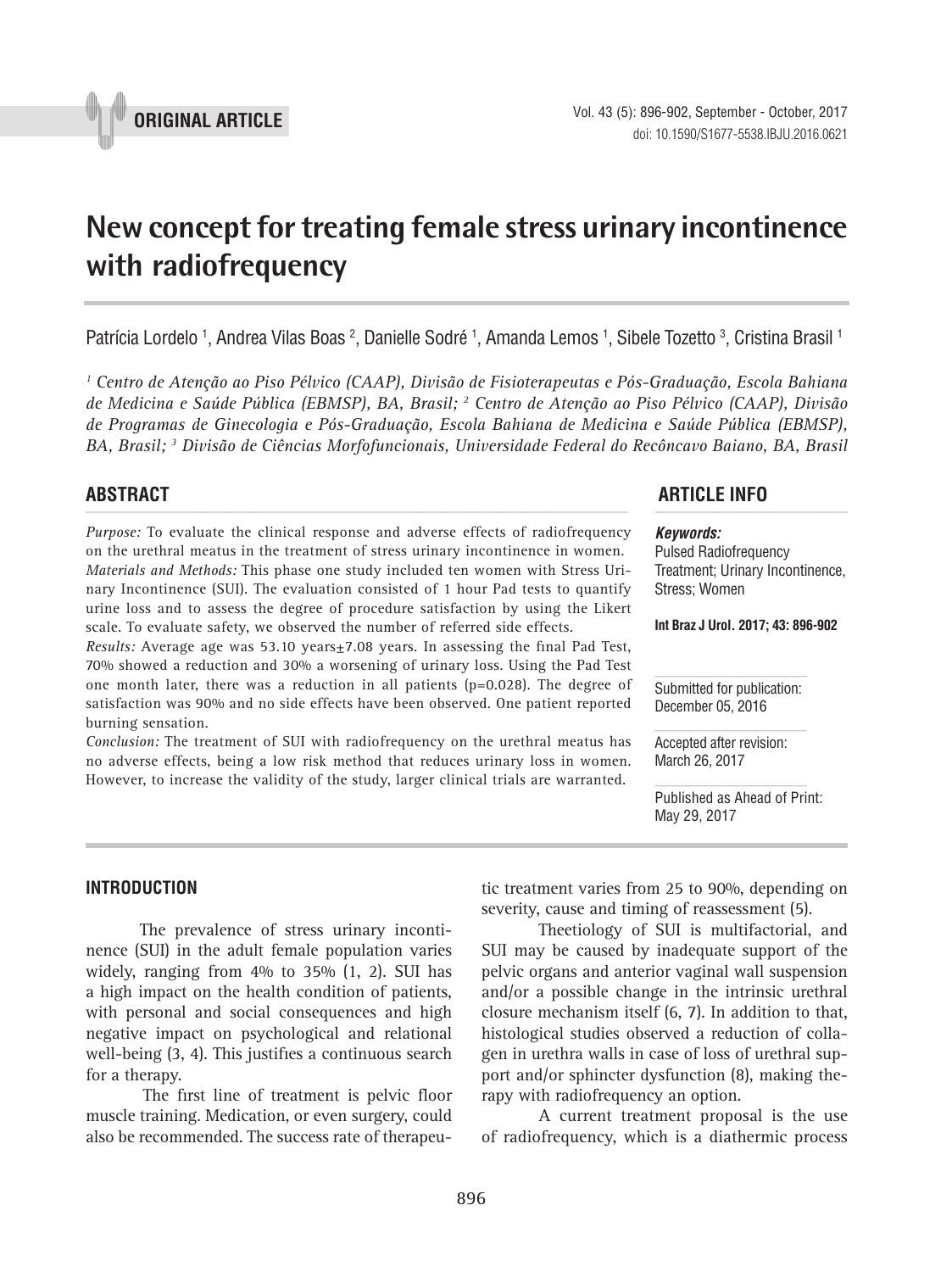generated by the radiation of an electromagnetic spectrum, resulting in an immediate retraction of existing collagen and subsequent activation of fibroblasts causing neocollagenesis (9). In studies using radiofrequency to treat SUI, a therapeutic response of 50% was shown (10). Elser et al., used the probe by inserting it in the intra urethral or intravaginal region. Although this technique is minimally invasive, it presented a rate of adverse or side effect of 0.9% to 9.5%, and the need for antibiotic prophylaxis, oral sedation, local anesthesia, while increasing the risk of urinary tract infections and its costs (11, 12).

Female urethra is known for having a maximum length of five centimeters, and its anatomical structure and length justifies the use of radiofrequency on the external urethral meatus. Radiofrequency waves can reach a sufficient depth to induce collagen production in the whole urethra. The hypothesis of this innovative study is that radiofrequency treatment on the urethral meatus reduces urinary loss, in a safe manner and with low risk. Our main objective is to evaluate the clinical response and adverse effects of radiofrequency on the urethral meatus in the treatment of stress urinary incontinence in women.

# **MATERIALS AND METHODS**

These are results of a phase one study, approved by the Ethics Committee and Research of the Bahia School of Medicine and Health Public (CAAE: 20333213.1.0000.5544). Conformed to the standards set by the Declaration of Helsinki. It was registered at ClinicalTrials.gov (NTR: 02623842). All participants provided written informed consent.

The age of the women involved varied from 43 to 66 years, with an average of 53.1±7.1 years. Eligible women were at least 18 years of age, with SUI as the main clinical complaint, without any urgency symptoms (clinical complaint plus voiding diary per three days), and urinary loss of more than 1g in a one hour Pad Test. Patients with organ prolapses, neurological chronic degenerative diseases, residual voiding, pacemakers, copper intrauterine devices, or those who underwent other treatment for SUI (medical, surgical or physical therapy) as well as pregnant women, were excluded.

### **Evaluation of patients**

Initially an anamnesis questionnaire was carried out to assess the presence of comorbidities, associated urinary symptoms and fecal urinary symptoms. After the questionnaire was done, physical examination took place to assess the function of the muscles of the pelvic floor. The examination comprised digital palpation quantified by the modified Oxford scale (13).

### **Device and procedure description**

The non-ablative radiofrequency device Spectra G2 - Tonederm®, has been adjusted for use on the urethral meatus. The device consists of an electromagnetic wave generator - high frequency wave, 0.5MHz - which is connected to a monopolar active electrode with a diameter of 0.5cm, and a passive metal electrode, the return plate (Figure-1). Only equipment with the approval of the national organ (ANVISA) can be used for this treatment method.

The undressed patient lays in lithotomy position, the return plate is placed under the sacrum and the active electrode is positioned on the external urethral meatus.

When starting the passage of electromagnetic waves, the active electrode is placed on the urethral meatus and moved in circles (Figure-2). The active electrode is removed regularly to perform the temperature check. The temperature is monitored with an infrared thermometer, and after reaching 39-41ºC, this temperature and the motions are maintained for 2 minutes. We used the same principle of the monopolar radiofrequency that is used for tissue repair to genital regions (14). All patients had 5 sessions of treatment, with a weekly frequency, and did not undergo any other therapeutic treatment for urinary incontinence. Women currently taking medications such as hormones, diuretics, or other medications, remained on their usual dose of medicine throughout the study period.

#### **Assessment of response to therapy**

As objective evaluation, the Pad test was repeated immediately after the last radiofrequency treatment, and as follow-up one-, two- and three months after the treatment. The categories used in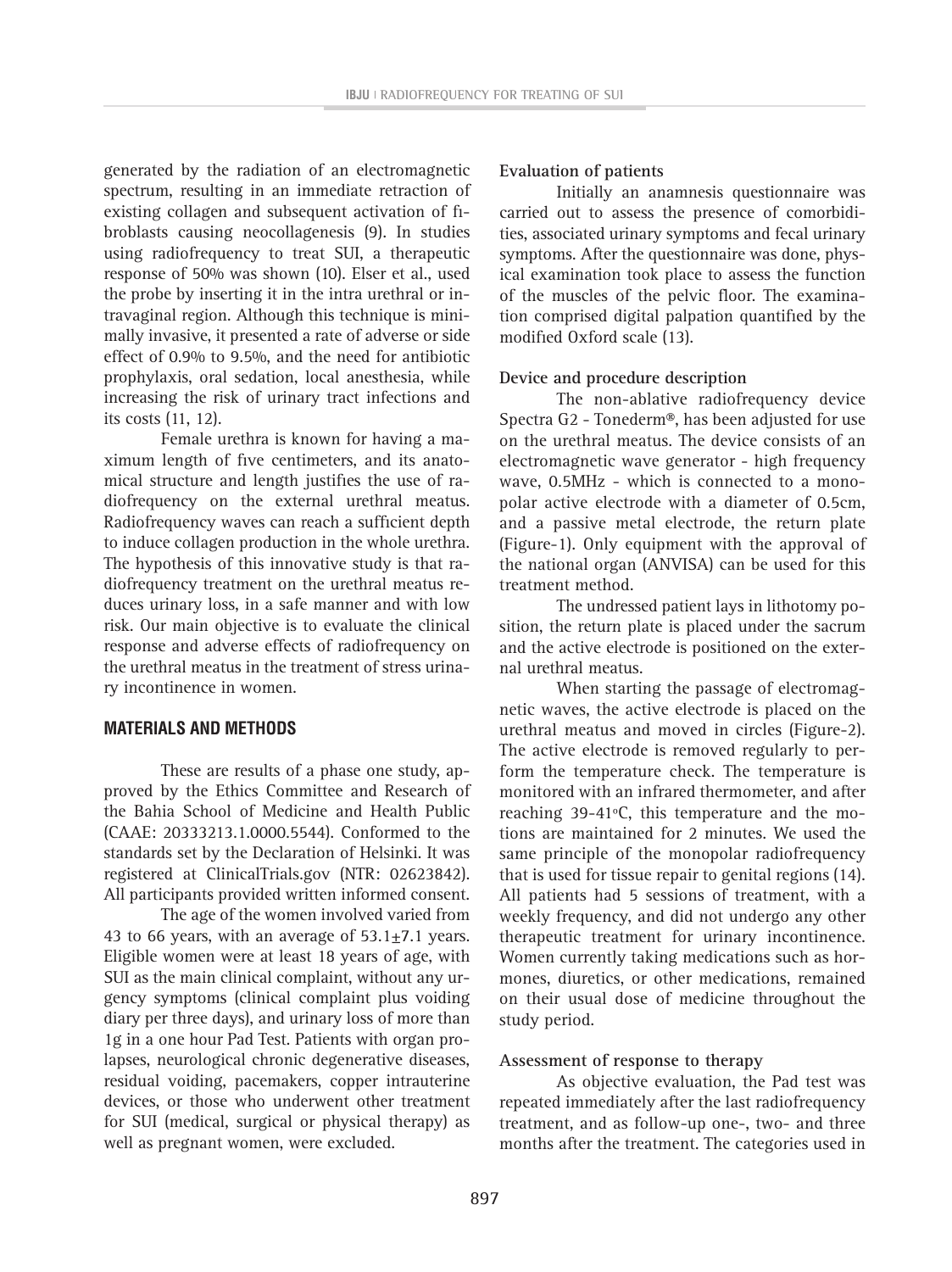**Figure 1 - Details of the electrodes used in the radiowfrequency apparatus Spectra G3 Tonederm®.**



**Figure 2 - Demonstration of application of non-ablative radiofrequency in external urethral meatus.**



the classification of urinary loss are: loss of 1 to 10g represents mild incontinence, 11 to 50g represents moderate incontinence and >50g represents severe incontinence (3).

As subjective evaluation, the level of patient satisfaction was measured using a 5-point Likert scale, which measured the response to treatment as follows: 1) very dissatisfied, 2) dissatisfied 3) neutral; 4) satisfied; 5) very satisfied.

The expected adverse effects were edema, redness, increased local temperature or presence of secretion.

# **Statistical Design**

To prepare the database and descriptive analysis, the Statistical Package for Social Sciences software (SPSS Inc., Chicago, IL, USA) version 14.0 for Windows, was used. The results are presented in tables and graphs. Categorical variables (patient satisfaction level) are expressed as frequencies and percentages -n (%). Continuous variables with normal distribution are expressed as mean and standard deviation; and those with non- -normal distribution, as median and interquartile range. The normality of the numerical variables was assessed using descriptive statistics, graphical analysis and the Shapiro -wilk test.

The analysis of the mean Pad Test comparison was performed by ANOVA repeated measures, and compared the loss in grams at the begginning, the end, after one-, two-, and three months of treatment, considering a significance level of 5% ( $p < 0.05$ ).

# **RESULTS**

The sample consisted of 10 patients with a mean age of  $53.10 \pm 7.08$  years. The clinical characteristics are shown in Table-1. The result of the initial Pad test evaluation showed four (40%) participants classified as having experienced a slight loss, five (50%) a moderate loss and one (10%) a severe loss.

In assessing the final Pad test, seven (70%) showed a reduction of urinary loss, two (20%) showed no further loss and three (30%) a worsening of urinary loss.

Figure-3 shows reduction of the urine loss in grams (g) Pad test at the begginning-, end-, and after one-, two - and three months of treatment  $(p=0.028)$ .

After one month, all participants showed an improvement in the results of Pad test, compared to the initial examination: two (20%) had no loss, three (30%) had a slight loss, four (40%) had a moderate loss and none had severe loss. One participant did not return for a follow-up review after one month (Table-2).

While assessing patient satisfaction, nine (90%) participants reported to be satisfied with the treatment. One patient indicated to be little satisfied with the treatment as an answer to the Likert questionnaire.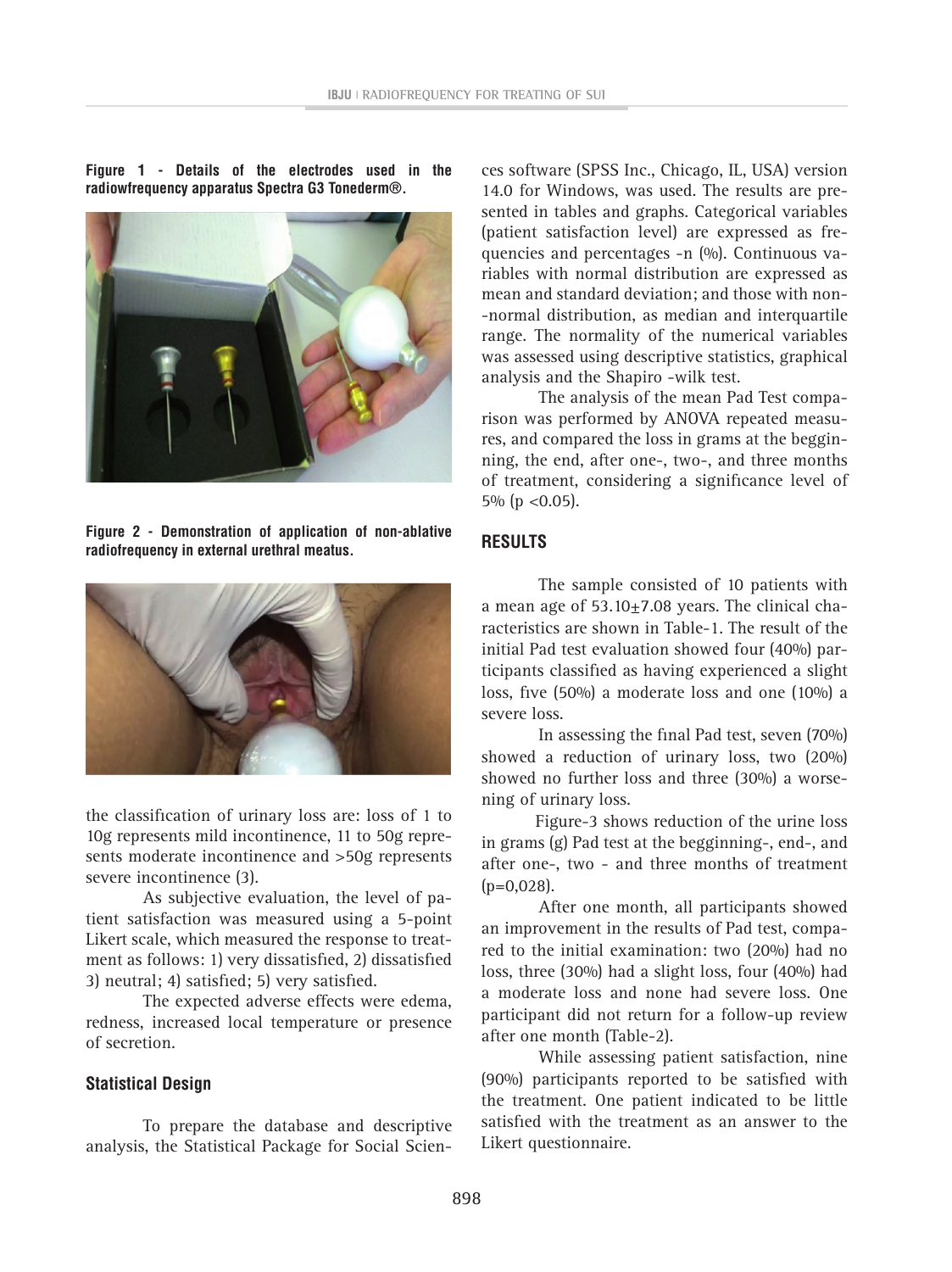| Patient | Age | Pelvic floor<br>muscle<br>strength* | Pregnancies    | <b>Normal</b><br>deliveries | <b>Surgeries</b>    | Medicins for CNS and LUTS                     | Hormonal<br>status | Smoking        |
|---------|-----|-------------------------------------|----------------|-----------------------------|---------------------|-----------------------------------------------|--------------------|----------------|
| 01      | 56  | 4                                   | 0              | 0                           | Hemorrhoidectomy    | <b>HRT</b>                                    | Menopause          | No             |
| 02      | 62  |                                     | 5              | 5                           | TAH                 | <b>HRT</b>                                    | Menopause          | No             |
| 03      | 49  | $\overline{4}$                      | $\overline{4}$ | 4                           | <b>No</b>           | High blood pressure Clordalidone<br>Elanapril | Fertile            | No             |
| 04      | 43  | 3                                   | $\overline{2}$ |                             | Myomectomy          | Captopril pressure Puran t4                   | Fertile            | No             |
| 05      | 47  | 4                                   | $\overline{2}$ | 0                           | Caesarean section   | OC, Nifedipine, Hydrochlorothiazide           | Fertile            | No             |
| 06      | 49  | 3                                   | 3              | 3                           | TAH                 | <b>No</b>                                     | Fertile            | No             |
| 07      | 51  | $\overline{2}$                      | 6              | 4                           | N <sub>0</sub>      | <b>No</b>                                     | Menopause          | N <sub>0</sub> |
| 08      | 57  | f                                   | 7              | 5                           | N <sub>0</sub>      | <b>No</b>                                     | Menopause          | Yes            |
| 09      | 66  | ۰                                   | 8              | 4                           | <b>TAH</b>          | Losartan, Hydrochlorothiazide                 | Menopause          | No             |
| 10      | 51  | 4                                   | $\overline{2}$ |                             | TAH + Perineoplasty | Estradot + Testosterone                       | Menopause          | Yes            |

# **Table 1 - Clinical characteristics of 10 patients who underwent non-ablative radiofrequency treatment on the external urethral meatus, Salvador - BA, 2015.**

**CNS =** Central Nervous System; **AO =** Anticoncepcional Oral; **OC =** Oral Contraceptive; **LUT =** Lower Urinary Tract; **TAH =** Total Abdominal Hysterectomy **\*** measure by modified Oxford scale.

| Patient | <b>Initial Pad</b><br>test(g) | Final (End) Pad<br>test(g) | Pad test after<br>1 month $(g)$ | Pad test after<br>2 months $(g)$ | Pad test after<br>$3$ months $(g)$ |
|---------|-------------------------------|----------------------------|---------------------------------|----------------------------------|------------------------------------|
| 01      | 2                             |                            | 0                               | 2                                | 2                                  |
| 02      | 6                             | 2                          | 0                               | 5                                | 4                                  |
| 03      | 13                            | 23                         | 10                              | 12                               |                                    |
| 04      | 16                            | 21                         | 10                              | 31                               | 29                                 |
| 05      |                               | 2                          | 5                               | 3                                |                                    |
| 06      | 6                             | 3                          | 5                               | 11                               | --                                 |
| 07      |                               | 10                         |                                 | 3                                | 6                                  |
| 08      | 25                            | 27                         | 20                              | 19                               | 16                                 |
| 09      | 70                            | 5                          | 22                              | 16                               | 15                                 |
| 10      | 16                            |                            |                                 | 2                                |                                    |

**Table 2 - Results of urinary loss in grams (g) of 10 patients who underwent non-ablative radiofrequency treatment on external urethral meatus measured by Pad Test, Bahia, 2015.**

Assessing whether the use of non-ablative radiofrequency on urethral meatus is regarded safe, nine (90%) out of 10 participants presented no adverse or side effects. One participant indicated to have felt an unexpected burning sensation in the area of the urethral meatus, just after the menstrual period. This participant returned for the radiofrequency treatment a week later, without any complaints.

During her physical examination, there was no edema, redness, increased local temperature or presence of secretion. Nothing was prescribed in order to improve this discomfort. No other complications were observed. All patients completed the five sessions.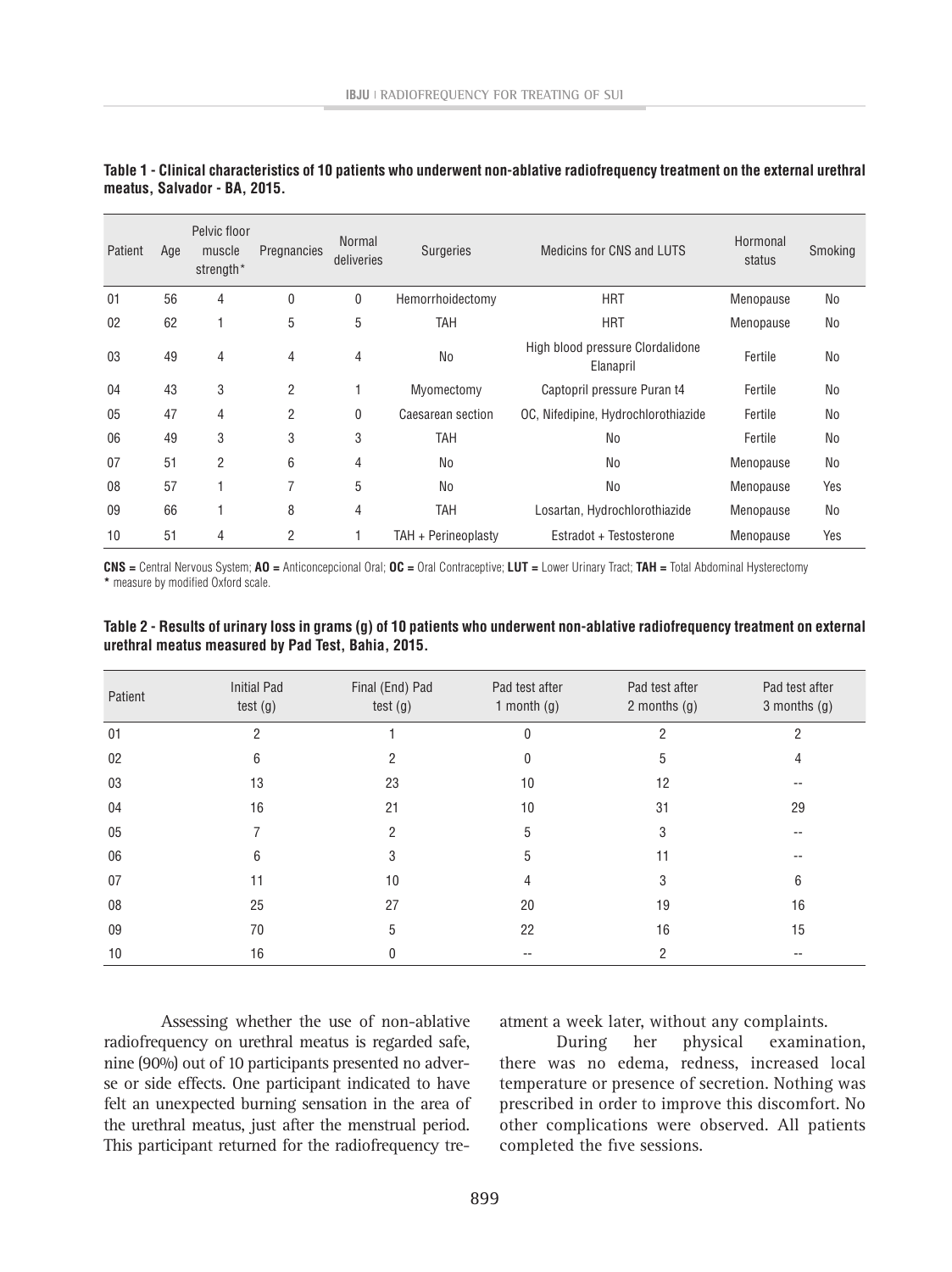

**Figure 3 - Comparison of mean urinary loss in grams (g) Pad Test at the begginning-, end-, and after one-, two- and three months of treatment.**

# **DISCUSSION**

We present a new technique of a conservative treatment of SUI. It follows a principle that already exists, but applied in a different way. We applied the technique on the urethral meatus after an animal experimental study has demonstrated the possibility of increasing collagen production of anal sphincter (9) and we used temperatures ranging from 39 to 41ºC, as it was proved to be safe and effective in the human genital region (14).

We demonstrated that the method is painless and reliable. Besides the fact that we indicate its lower risk of adverse effects during the technical treatment; only one patient reported a burning sensation during a session right after menstruation. In this case, a possible difference in resistance of tissue could be due to friction of the pad with a change in impedance of the passage of electric waves. For the electric current to perform the desired action on the tissue, it needs to overcome the barrier imposed on its flow and reach the target tissue in the right intensity. This is what we call tissue impedance. The impedance is composed of the extra flow resistance and capacitive reactance of cell membranes. The electric current will always take the path of least resistance. The tissue impedance may change the density, intensity and path

of the current and of the biological response (15).

The method has no adverse effects; the observed results were similar to those of the studies of Meillheiser et al. where radiofrequency was used for treatment of the vaginal introitus to treat vaginal laxity; and a pilot study conducted to test tolerance and safety showed that there has been no adverse effect (using frequency 75-90 Joules/ cm2 ) (16). In addition to the low risk, one advantage of this new treatment technique is that it is not necessary to place the device in the urethra, which reduces the side effects and eliminates the need for prophylactic antibiotics or the use of anesthetics, as used in prior studies. In the systematic review on the intraurethral radiofrequency technique, a relative risk (RR) of 5.76 of pain / burning-, a RR of 1.36 of a hyperactive destrusor-, and a RR of 0.95 of urinary retention was found (17).

The clinical response related to urinary loss was satisfactory for this group of patients studied. This is a very small number of patients to show therapeutic effectiveness, but considered a necessary phase study when to present a new therapy. Randomized clinical trials are being developed by our group to assess the effectiveness of the method.

The improvement in urinary loss is shown in the final Pad test. Seven out of ten participants showed an improvement in reducing stress urinary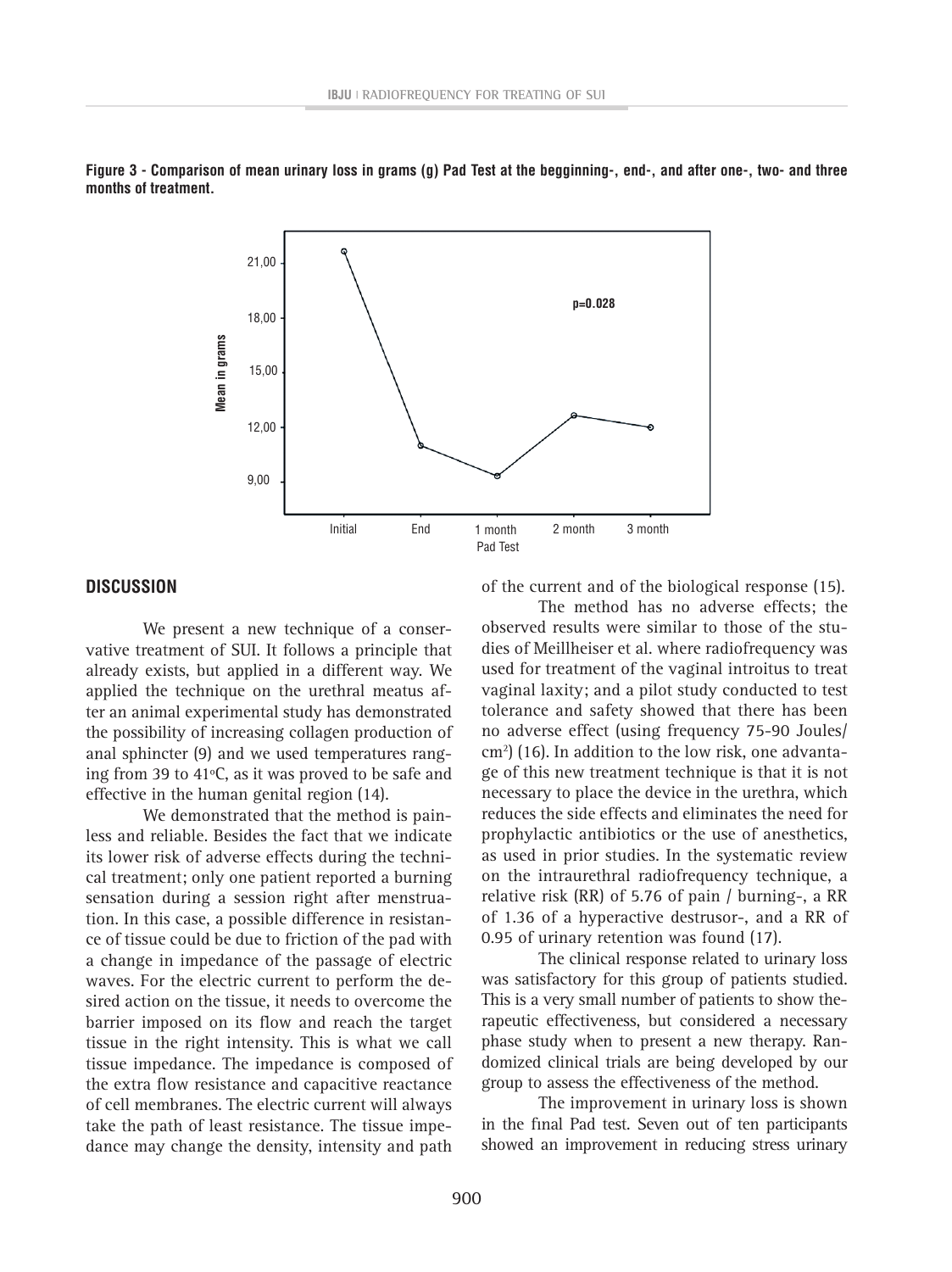incontinence. By treating with radiofrequency, local temperatures increase, which enables vasodilation and the opening of capillaries, the gain of oxygen, and an improved drainage. This phenomenon can improve the circulation of the venous plexus which is a layer of spongy erectile tissue, that contributes to the urethral closure mechanism (7). The decrease in urinary loss measured by the Pad test was most evident one month after the radiofrequency treatment. The result we found is probably due to the period of collagen denaturation and neo production that remains until 28 days after treatment. Since those collagen changes favor the urethral closure mechanism (18), it could be explained why there was a better response on the pad test after one month. Rechberger et al. demonstrated that collagen content has been correlated with the urethral pressure, the length of the urethra and maximum closure pressure of the urethra (19).

Nine out of ten patients indicated to be satisfied with the treatment, although seven out of ten patients experienced a reduction of urinary loss after treatment with radiofrequency. This finding shows that satisfaction is not only linked to the therapeutic outcome, but possibly also to the level of expectations of the people involved. This means that degrees of satisfaction do not always correspond to the results. However, the degree of satisfaction should be measured to stablish a subjective response of patients. Satisfaction is the feeling of pleasure or disappointment which resulted from comparing a perceived performance or outcome against one´s expectations. When considering the answers of patients on satisfaction, the Hawthorne-effect can be taken into consideration. Hawthorne said that when individuals believe they are experiencing a form of treatment, they are more likely to respond to be satisfied with therapeutic responses (20). Another factor that should be taken into consideration is that the complaint regarding urinary loss is not directly proportional to the volume of urine loss (21, 22).

A disadvantage of this new technique is that qualified professionals are required to perform the procedures. Another issue is a need to schedule five sessions, however, there is no consensus on parameters and treatment frequency in literature regarding radiofrequency treatment.

Hence, it can be considered a conceivable perspective to carry out a clinical trial to measure the response to radiofrequency treatment on the external urethral meatus of woman with SUI, with a control on variables such as age, parity, degree of muscle strength, BMI, and with a long-term control of the response to therapy on the external urethral meatus. A limitation found was the loss of 4 patients during the follow-up phase, due to their lack of finances to finish the study.

# **CONCLUSIONS**

The preliminary results of our study (phase 1) look promising. However, to increase the validity of the study, larger clinical trials are warranted. Our study showed that the treatment of stress urinary incontinence with radiofrequency on the urethral meatus had no adverse effects and reduced urinary loss in women.

# **CONFLICT OF INTEREST**

None declared.

# **REFERENCES**

- 1. Tähtinen RM, Cartwright R, Tsui JF, Aaltonen RL, Aoki Y, Cárdenas JL et al. Long-term Impact of Mode of Delivery on Stress Urinary Incontinence and Urgency Urinary Incontinence: A Systematic Review and Meta-analysis. Eur Urol. 2016;70:148-58.
- 2. Maral I, Ozkardeş H, Peşkircioğlu L, Bumin MA. Prevalence of stress urinary incontinence in both sexes at or after age 15 years: a cross-sectional study. J Urol. 2001;165:408-12.
- 3. Abrams P, Cardozo L, Fall M, Griffiths D, Rosier P, Ulmsten U, et al. The standardisation of terminology in lower urinary tract function: report from the standardisation subcommittee of the International Continence Society. Urology. 2003;61:37-49.
- 4. Felde G, Ebbesen MH, Hunskaar S. Anxiety and depression associated with urinary incontinence. A 10-year followup study from the Norwegian HUNT study (EPINCONT). Neurourol Urodyn. 2017;36:322-8.
- 5. Lapitan MC, Cody JD. Open retropubic colposuspension for urinary incontinence in women. Cochrane Database Syst Rev. 2012;6:CD002912.
- 6. Petros P. The integral system. Cent European J Urol.